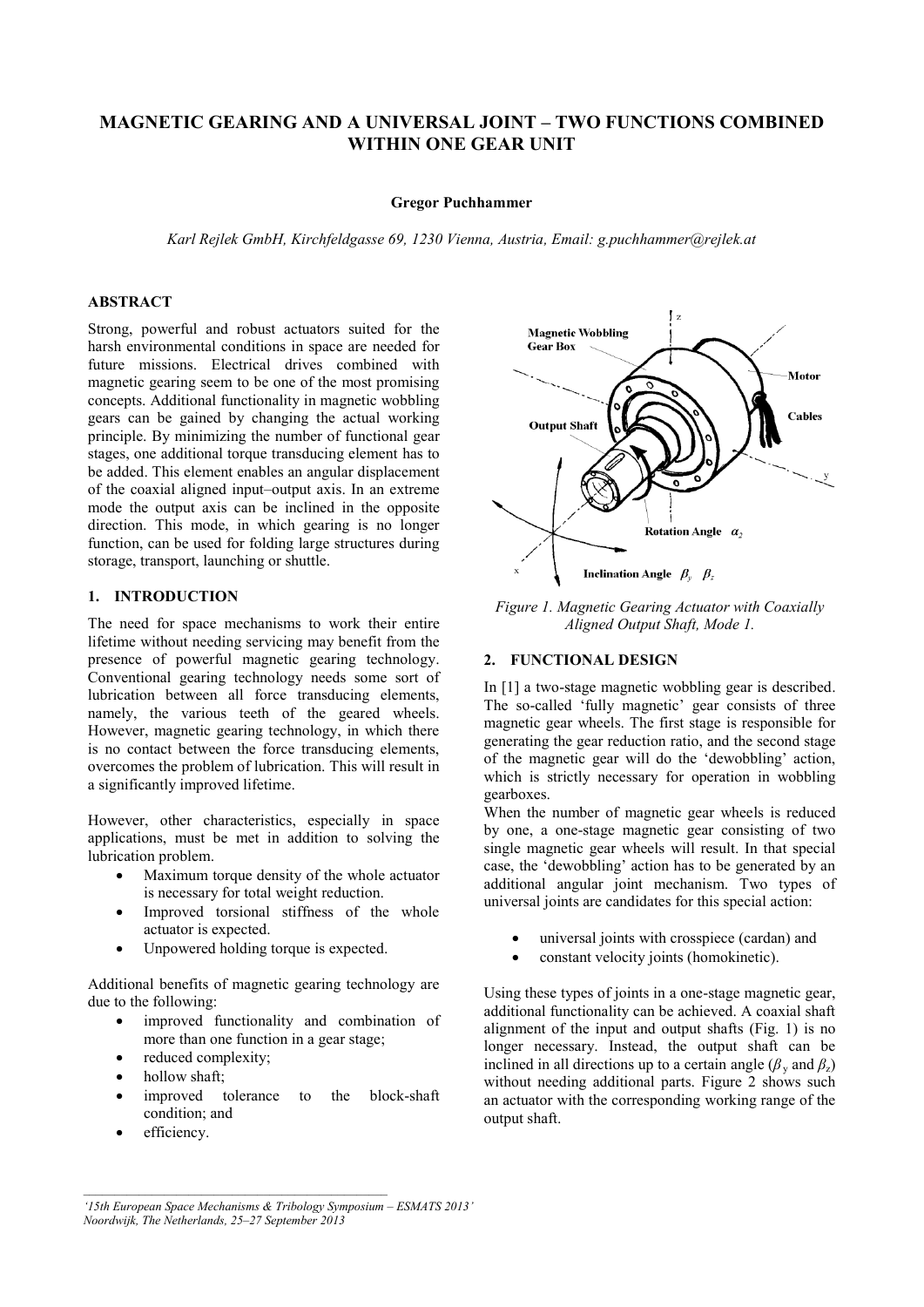

*Figure 2. Magnetic Gearing Actuator with Angular Displacement of the Output Shaft, Mode 2.* 

These two additional degrees of motion are gained through an inherent property of the gearing mechanism. Moreover, it is possible to displace the output shaft up to 180° in a specified and no-functional gearing mode with cardan joint 'dewobbling' operation.

#### **3. UNIVERSAL JOINTS AND THEIR CONSTRAINTS**

Using a cardan joint (Fig. 4), the well-known nonlinear characteristic of the input–output transfer function (Fig. 3) has to be taken into account.



*Figure 3. Differential Angle of Universal Joints.* 

Angular displacement angles *β* affect the output nonuniformity by a given amount (blue solid line). Motion (red dashed line), as well as output torque, is thereby affected. The total displacement angle acting on the cardan joint is composed of the following:

- the fixed wobble angle  $\beta_M$  generated within the magnetic gear and
- a variable angle *β<sup>S</sup>* of the deflected output shaft.

In magnetic wobbling gears, the value of the wobbling angle  $\beta_M$  is about 5°. Therefore, the contribution of cardan joint influence to motion non-uniformity is very small. Depending on the special needs of an actuator and the corresponding application, this influence can be neglected or easily compensated by means of linearization.



*Figure 4. Universal Joint with Crosspiece [4].*



*Figure 5. Homokinetic Universal Joint [3].* 

In the case of using homokinetic joints (Fig. 5), linear behaviour and smooth operating conditions are guaranteed. The corresponding characteristic is shown as a green dashed line (Fig. 3).

From the perspective of lubrication, both cases have to be considered. In both cases, we have to deal with pure rolling at all joint connection points, which are constantly touching. State-of-the-art solutions for universal joints with a crosspiece (cardan) utilize needle bearings. Homokinetic joints are commonly used in front axle shafts. Conventional balls are used as force transducing elements.

#### **4. TORSIONAL STIFFNESS**

The use of magnetic forces in a gearbox is accompanied by elasticity, in particular, by torsional elasticity. The proposed design consists of one pair of magnetic gear wheels interacting simultaneously in a gearing mode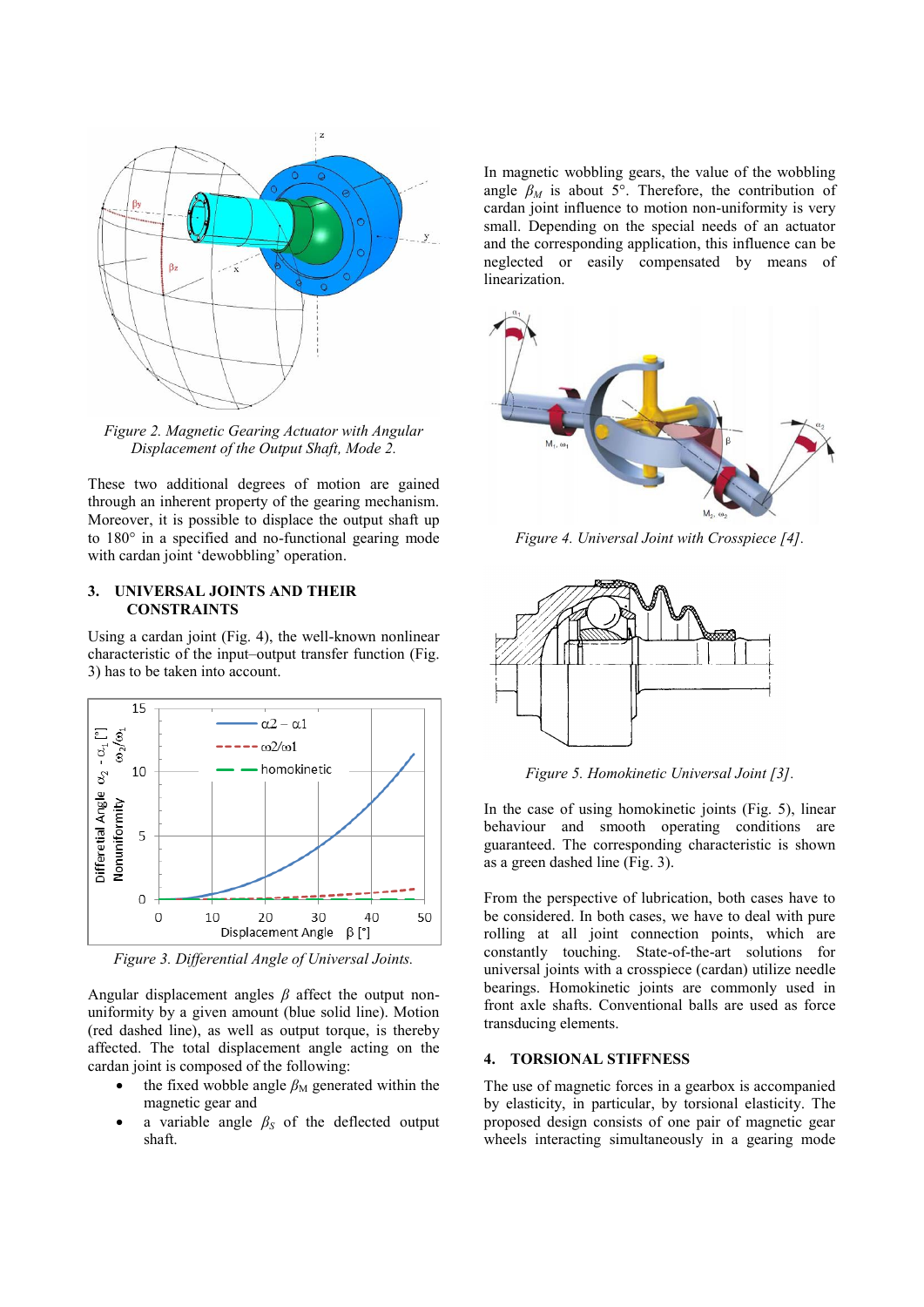and in a clutch mode. The elasticity depends on the specified degree of torque-transferring capability as well as on speed-reducing capability.



*Figure 6. Estimation of Torsional Stiffness k.* 

This elastic behaviour has of sinusoidal shape. As seen in Fig. 6, the maximum output torque is reached at an output shaft rotation angel of

$$
\alpha_{2} = \frac{360^{\circ}}{N} \cdot \frac{1}{4} \quad \left[\circ\right] \tag{1}
$$

where *N* is the reduction ratio. If the external torque exceeds the maximal output torque Mmax, the output shaft will lose magnetic contact and will slip into the next stable magnetic position. Maximum stiffness is observed at an output shaft rotation angle  $\alpha_2 = 0^\circ$ . To estimate the torsional stiffness value, we have to refer to Eq. 2.

$$
k = M_{\text{max}} \cdot N \quad \text{[Nm/rad]} \tag{2}
$$

Eq. 2 describes the simple relationship between the torsional stiffness  $k$ , the maximum output torque  $M_{\text{max}}$ and the reduction ratio *N* in a magnetic wobbling gear with one magnetic wheel pair.

In fact, the elasticity is significantly less compared to 'fully magnetic' gears because one complete pair of magnetic gear wheels is absent.

#### **5. TORQUE DENSITY**

The torque density will also improve significantly. Some limitations dominating the design of 'fully magnetic' gears drop off at single-stage magnetic gears. These limitations are the following:

- same wobbling angle for all magnetic wheels;
- no overlapping between the magnetic wheels;
- near 100% usage of the magnetic area of the wobbling wheel;
- magnetic 'dewobbling' gear stage acting solely as magnetic coupling device;
- wobbling wheel has to act in both magnetic gear stages; and
- limited axial length of the entire magnetic setup.

Neglecting these limitations, the area of magnetic overlapping between the two gear wheels now can be chosen more easily. The magnetic system can be placed in an optimized region. Axial placement, wobbling angle and active magnetic circuits are design parameters, which are optimized independently. As reported in [1], an increase in torque density of a factor of 1.4 has been calculated. This result was achieved under the limitations described above.

The new 'freedom' in designing and optimizing wobbling magnetic gearing systems shows some significant improvements in torque density. Compared to 'fully magnetic' systems, the torque density can be increased by a factor of 2.0.

# **6. RESULTS**

Magnetic gearing systems offer highly economical energy transfer and can achieve high transmission ratios at an increased torque density and an increased torsional stiffness. This particular 'smart' gearbox efficiently integrates the fundamental elements of gears (Mode1, rotating output shaft) and thereby adds some new functionality.



*Figure 7. Magnetic Gearing Actuator with Deflected Output Shaft, Mode2 (Working Position).* 

Mode 2, the first additional function (Fig. 1, Fig. 7), allows inclination of the output shaft up to 30° (cardan) or 45° (homokinetic) during operation in fully functional mode. The deflection of the output shaft is available in two directions  $(\beta_{v}, \beta_{z})$  and adds two degrees